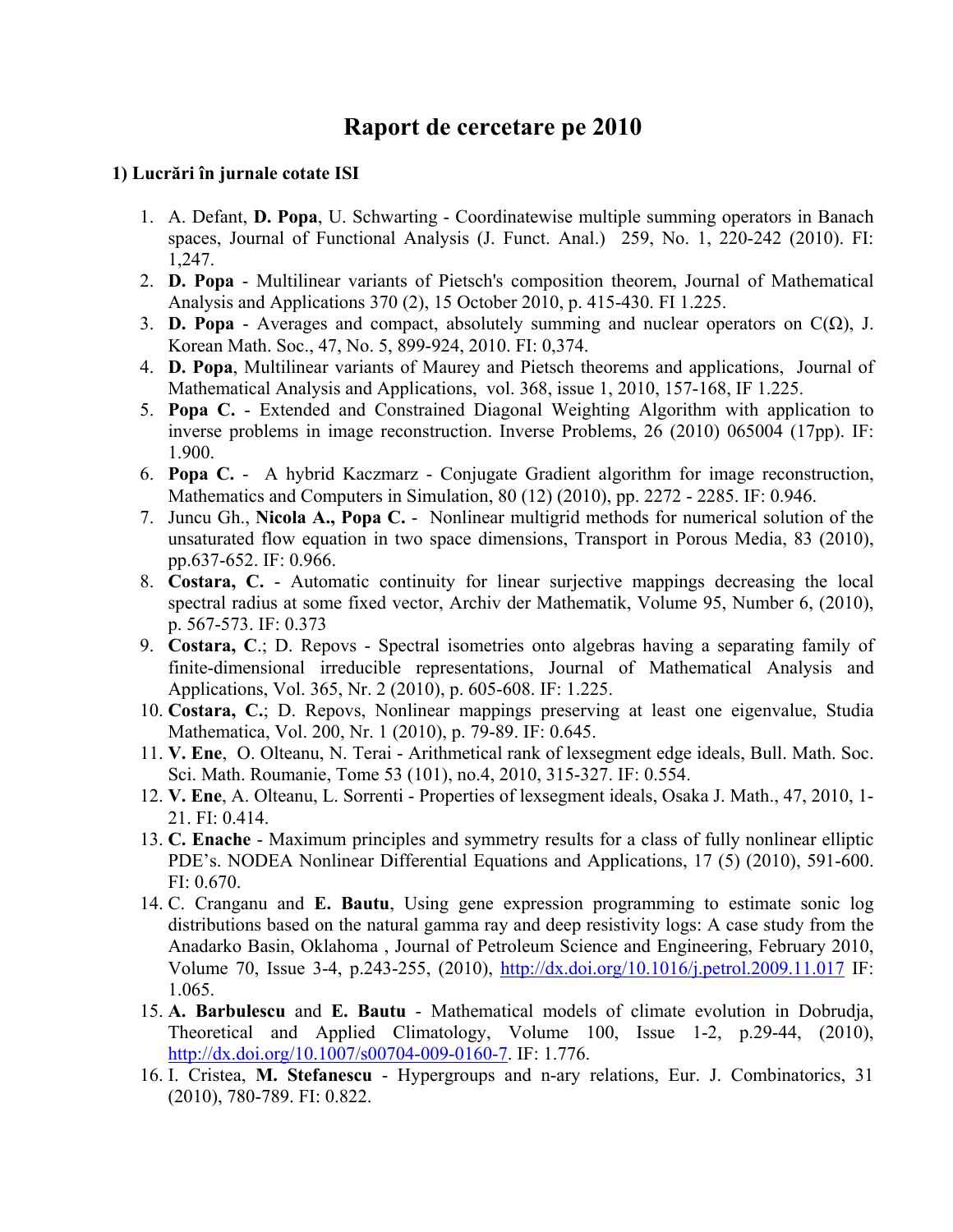- 17. A. Ostafe, **E. Pelican**, I. Shparlinski On Pseudorandom Numbers from Multivariate Polynomial Systems. Finite Fields and Their Applications, 16 (5), 2010, 320-328. IF: 0.779.
- 18. Asimit, A., Furman, E. and **Vernic, R.** On a Multivariate Pareto Distribution. Insurance: Mathematics and Economics 46, 308-316, 2010. IF: 0.960.
- 19. **Popovici D.M.**, Querrec R., **Bogdan C.M.**, Popovici N. A Behavioral Perspective of Virtual Heritage Reconstruction, International Journal of Computers Communications & Control, ISSN 1841-9836, 5(5): 884-891, 2010. IF: 0.373.
- 20. F. Ghionea, **C. Flaut -** An algorithm for optimization the Romanian railway transport network, Metalurgia International 11, 2010, p. 116-122. IF: 0,173.
- 21. P. Anghel, C. Ciobanu, **M. Stefanescu** On idempotents in generalized rings, Bul. Inst. Pol. Bucuresti, ser. mat-fiz, nr. 3 , 2010, 59-68. IF: 0.

### **Lucrări "online first"**

1. M. Sammany, **E. Pelican**, T. Harrak - Hybrid Neuro-Genetic Based Method for Solving III-Posed Inverse Problem Occurring in Synthesis of Electromagnetic Fields. Computing J, available online since Oct 20, 2010 (IF 2009: 1.033).

2. **Popa C.** - Iterative Solvers for Tikhonov Regularization of Dense Inverse Problems; Intern. Journal of Computer Mathematics, iFirst 16 August 2010; DOI:10.1080/00207160902971558.

#### **Nota**. Articolele următoare (**din lista 2009**) sunt cotate ISI-A CNCSIS

**1. C. Flaut** and **M. Stefanescu** - Some equations over generalized quaternion and octonion division algebras, Bull. Math. Soc. Sci. Math. Roumanie 4, 2009, p.427-439, f.i. 2009: 0,554.

2. **D. Savin, C. Flaut**, C. Ciobanu - Some properties of the symbol algebras, Carpathian Journal of Mathematics, 25(2), p. 239-245, 2009, 190 cod CNCSIS.

Jurnale recent indexate ISI

- 1. **D. Sburlan** Notes on Catalytic P Systems, Romanian Journal of Information Science and Technology, 13, 2 (2010), pp. 207-216. (jurnal recent indexat ISI)
- 2. **Vernic, R**., Dhaene, J., Sundt, B.- Inequalities for the De Pril approximation to the distribution of the number of policies with claims. Scandinavian Actuarial Journal no. 4, pp. 249–267, 2010. (jurnal recent indexat ISI)

### **2) Lucrări în jurnale internaţionale cotate BDI**

- 1. Agnew, A., **Bobe, A., Boskoff, W.**, Suceava, B.- Tzitzeica Curves and Surfaces, The Mathematica Journal 12 (2010), 1-18.
- 2. **D. Savin** Some properties of cyclotomic fields and Kummer fields, International Journal of Mathematics and Computations, vol.6, no. M10, 2010, pp.22-26.
- 3. **A. Bărbulescu** The analysis of correlation of some ions concentration in rainwater in an urban area. International Journal of Mathematical Models and Methods in Applied Sciences, Issue 2, Volume 4, 2010, pp.105 – 112, ISSN: 1998-0140.
- 4. **A. Bărbulescu**, C. Șerban (Gherghina), C. Maftei Statistical Analysis and Evaluation of Hurst Coefficient for Annual and Monthly Precipitation Time Series. WSEAS Transactions on Mathematics, Issue 10, Volume 9, October 2010, pp. 791 – 800 (ISSN 1109 - 2769).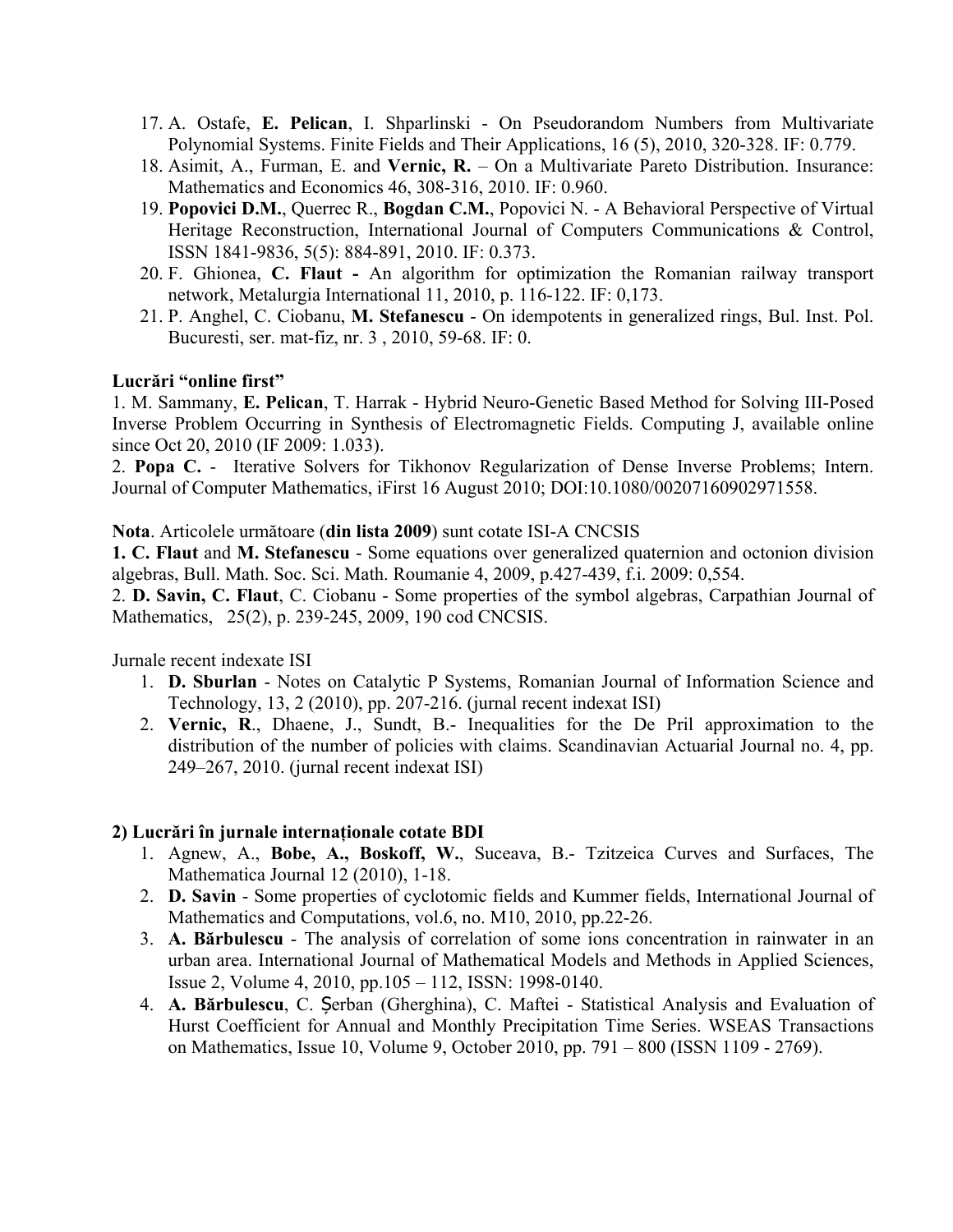- 5. C. Șerban, C. Maftei, **A. Bărbulescu** Assessment of Evapotranspiration Using Remote Sensing Data and Grid Computing and Application. WSEAS Transactions on Computers, Issue 11, Volume 9, November 2010, pp.1245 – 1254 (ISSN 1109-2750).
- 6. **Bogdan C., Popovici D.M.** "The use of Domain Ontologies for the Virtual Scenes Management", WSEAS Transactions on Computers, Issues 8, Vol. 9, 2010, pag. 868-877, Included in ISI/SCI Web of Science and Web of Knowledge, ISSN: 1109-2750, [http://www.worldses.org/journals/computers/computers-2010.htm.](http://www.worldses.org/journals/computers/computers-2010.htm)

**Nota**. Articolul următor **din lista 2009,** a aparut cu intarziere in 2010

**D. Savin** - About the Diophantine equations  $(x^5 + y^5) / (x+y) = 5z^5$  and  $(x^5 + y^5) / (x+y) = z^5$  in special conditions, International Journal of Applied Mathematics and Informatics, Issue 1, vol.3, 2009, pp.51-59 (Revista se afla sub evaluare la SCOPUS).

## **3) Lucrari B+**

**1. Nicola A., Popa C. -** Kaczmarz Extended versus augmented system solution in image reconstruction, ROMAI Journal, 6 (1) (2010), pp.145 - 152.

**2. Nicola A., Popa C. -** Constrained Jacobi projection algorithms for image reconstruction, Scientific Bulletin of the Politehnica University of Timisoara seria matematica-fizica, 55 (69), Fascicola 1 (2010), pp.42 - 55.

3. **E. Petac**, B. Musat – Route Redistribution – A Case Study, Buletinul Institutului Politehnic Iasi (Universitatea ''Gh. Asachi'', Iasi), sectia electrotehnica…, cod CNCSIS 87, tomul LVI(LX), Fasc. 3/2010, pag.51-59.

### **4) Lucrări în proceedingsuri internaţionale**

**Conferinţe cu volume indexate ISI** Conference Proceedings Citation Index

- 1. **Bogdan C., Popovici D. M.** Domain Ontology-based Management of Virtual Scenes, Proceedings of the 12th WSEAS International Conference on Mathematical Methods, Computational Techniques and Intelligent Systems (MAMECTIS'10), Sousse, Tunisia, 2010.
- 2. **E. Zaharescu** Ontological Library Generator for Hypermedia-Based E-Learning System, Proceedings of the 5rd International Conference On Virtual Learning, ICVL 2010 Tg. Mures, October 29-31, 2010, pag. 373-380 (ISSN 1844 - 8933), Bucharest University Press 2010.
- 3. **D. Savin** On the Diophantine Equations  $(x^5 + y^5) / (x+y) = 5z^5$ , Proceedings of 12th WSEAS International Conference on Mathematical Methods, Computational Tehniques and Intelligent Systems, Sousse, Tunisia, May 3-6 2010, pp.139-142.
- 4. **A. Bărbulescu**, D-C. Toncu Modeling Precipitation Influence on Tǎbǎcǎrie Lake Water Quality. Mathematical Methods, Computational Techniques, Intelligent Systems, 2010, pp.152- 158, ISSN: 1790-2769 152, ISBN: 978-960-474-188-5.
- 5. **A. Bărbulescu**, C. Şerban (Gherghina), C. Maftei Evaluation of Hurst exponent for precipitation time series. Latest Trends on Computers, 2010, pp. 590 – 595, (ISSN: 1792 – 4251, ISBN: 978-960-474-213-4).
- 6. C. Şerban (Gherghina), C. Maftei, **A. Bărbulescu** Estimation of Evapotranspiration Using Remote Sensing Data and Grid Computing: A Case Study in Dobrogea, Romania. Latest Trends on Computers, 2010, pp. 596 – 601, ISSN: 1792-4251, ISBN: 978-960-474-213-4.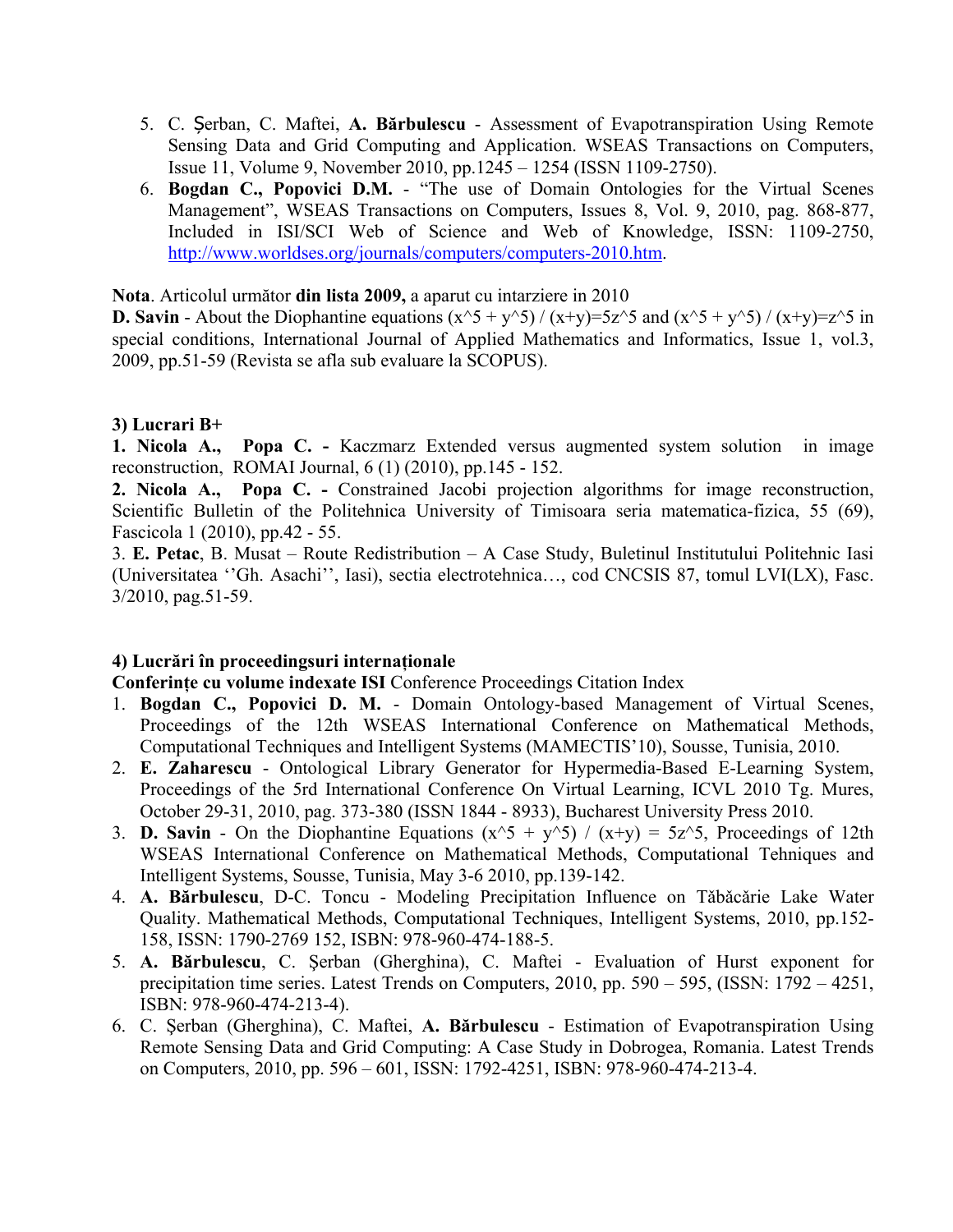### **Proceedingsuri ale altor conferinţe internaţionale**

- 7. **E. Bautu**, A. Bautu, H. Luchian Evolving Gene Expression Programming Classifiers for Ensemble Prediction of Movements on the Stock Market, IEEE Proc. of the International Conference on Complex, Intelligent and Software Intensive Systems, (Krakow, Poland, February, 15th - 18th 2010), pp. 108-115, (2010) [http://dx.doi.org/10.1109/CISIS.2010.101.](http://dx.doi.org/10.1109/CISIS.2010.101)
- 8. Teodorescu, S. and **Vernic, R.** "*On composite Pareto models*". COMPSTAT 2010 Proceedings, pag.1661-1668. (19th International Conference on Computational Statistics, Paris France, August 22-27, 2010, ISBN 978-3-7908-2603-6).
- 9. **D. Sburlan** Parallel Graph Rewriting, Proc. Of The 7th BWMC, Fenix Editora, Seville, Spain, 2009, pp. 225-234.
- 10. **Popovici D. M., Bogdan C.**, Querrec R. "Ontology based modeling of cultural heritage systems", Proceedings of the 10th International Conference on Development and Application Systems International Conference, Suceava, Romania, ISSN 1844-5039, pag. 376-381, 2010.
- 11. Duta M., Amariei C., Zaharia A., **Bogdan C., Popovici D.M.**, Stefanescu C. Virtual Reality and Augmented Technologies used in Simulation of Teeth Preparation in Fixed Prosthodontics, Proceedings of the 6th International Seminar QUALITY MANAGEMENT IN HIGHER EDUCATION – QMHE2010, Tulcea, pag. 431-434, 2010.
- 12. Elfving T., Nikazad T., **Popa C.** A Class of Iterative Methods: Semi-Convergence, Stopping Rules, Inconsistency, and Constraining, in BIOMEDICAL MATHEMATICS: Promising Directions in Imaging, Therapy Planning, and Inverse Problems, Yair Censor, Ming Jiang, Ge Wang Editors, Medical Physics Publishing, Madison USA, 2010, pag. 157-184 (ISBN: 978-1- 930524-48-4).
- 13. Petra S., **Popa C.**, Schnoerr C. Enhancing Sparsity by Constraining Strategies: Constrained SIRT versus Spectral Projected Gradient Methods, Proceedings of the 6th and 7th Workshops on Mathematical Modelling on Environmental and Life Sciences Problems, September 5-9, 2007 and October 22-25, 2008, Constanta, Romania; Editura Academiei Romane, Bucuresti, 2010, pp. 219-250.
- 14. Duluman T., **Popa C.** New developments on constrained projection algorithms for image reconstruction, Proceedings of the 6th and 7th Workshops on Mathematical Modelling on Environmental and Life Sciences Problems, September 5-9, 2007 and October 22-25, 2008, Constanta, Romania; Editura Academiei Romane, Bucuresti 2010, pp.167-182.
- 15. Juncu Gh., **Nicola A., Popa C.** Nonlinear iterative methods for water flow in variably satured porous media, Proceedings of the 6th and 7th Workshops on Mathematical Modelling on Environmental and Life Sciences Problems, September 5-9, 2007 and October 22-25, 2008, Constanta, Romania; Editura Academiei Romane, Bucuresti 2010, pp.183-190.
- 16. Juncu Gh., **Nicola A., Popa C., Udrescu T.** Nonlinear Multigrid Methods for Groundwater Flow Problems in Heterogeneous porous media, Proceedings of the 6th and 7th Workshops on Mathematical Modelling on Environmental and Life Sciences Problems, September 5-9, 2007 and October 22-25, 2008, Constanta, Romania; Editura Academiei Romane, Bucuresti 2010, pp.45-56.
- 17. **A. Leahu**; C. Lupu Renewal processes with two-parameter exponential distribution of renewal lifetimes, Proceedings of Workshop Mathematical Modeling of environmental and life sciences problems, September 2007, Constanta, Ed. Acad. Romane, 2010, pp.51-60, ISSN 978-973-27- 1903-9.
- 18. **A. Leahu**; C. Lupu On the binomially mixed exponential lifetime distributions, Proceedings of Workshop Mathematical Modeling of environmental and life sciences problems, September 2008,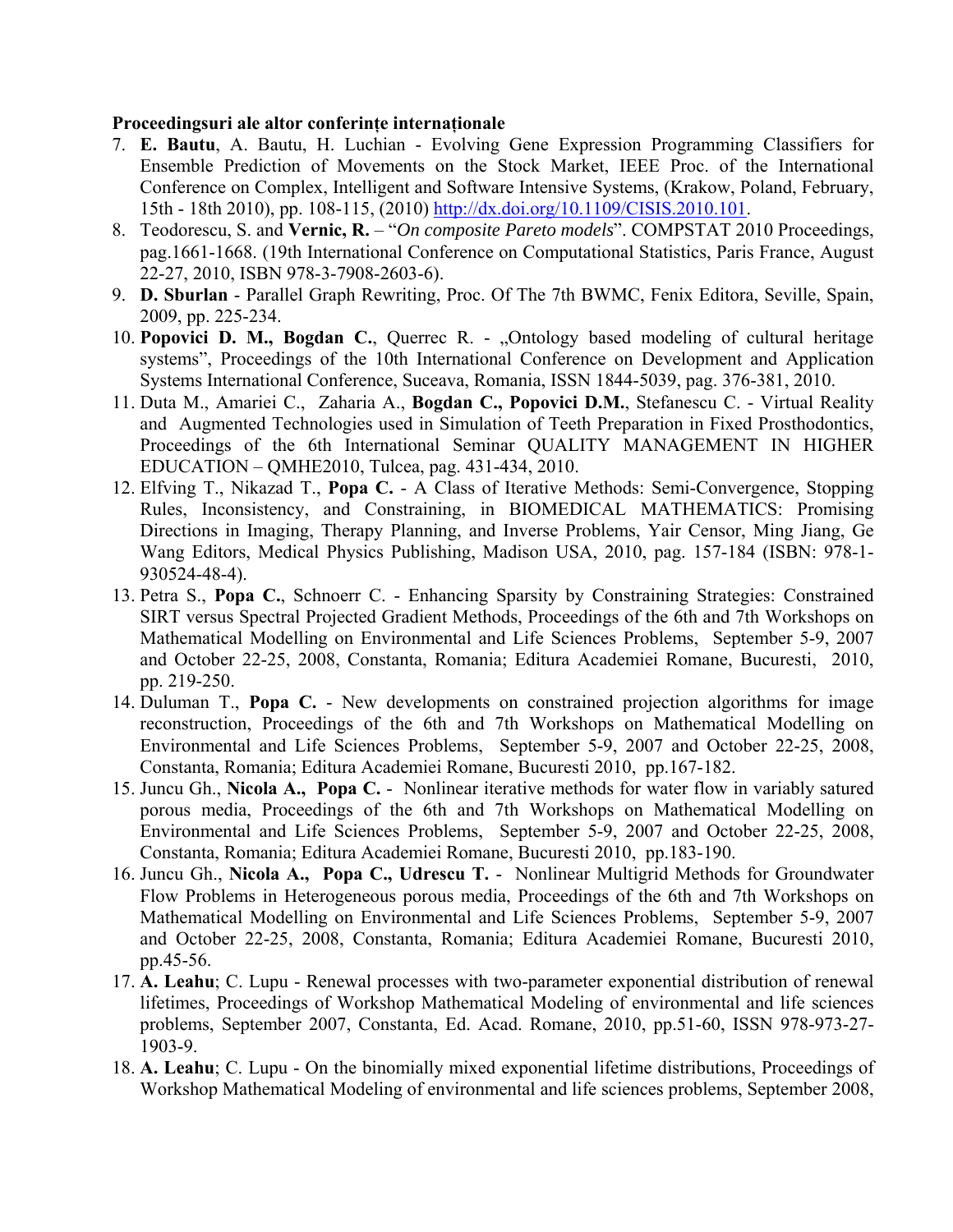Constanta, Ed. Acad. Romane, 2010, pp.191-196, ISSN 978-973-27-1903-9.

- 19. **Vernic, R.** On Sarmanov's distribution and the asymptotic ultimate ruin probability. Proceedings of the 7-th Workshop on Mathematical Modelling of Environmental and Life Sciences Problems, Constanta, 2008, Ed. Acad. Romane, 2010, pp.273-281.
- 20. Asaftei, C. and **Pelican, E.** Simulating of hydraulic system with applications to the Nuclear Power Plant Cernavoda. Proceedings of Workshop Mathematical Modeling of environmental and life sciences problems, September 2007, Constanta, Ed. Acad. Romane, 2010, pp. 25-31.
- 21. **Pelican, E.** and **Barbulescu, A.** Forecasting rainfalls in Dobrogea area using wavelets analysis. Proceedings of Workshop Mathematical Modeling of environmental and life sciences problems, September 2008, Constanta, Ed. Acad. Romane, 2010, pp. 211-218.
- 22. Juncu Gh., **Nicola A., Popa C.** A numerical study of laminar flow past two circulating spheres in tandem, Proceedings of the XXXII-nd "Caius Iacob" National Conference on Fluid Mechanics and its Technical Applications, October 16 - 17, 2009, "Elie Carafoli'' National Institute for Aerospace Research - INCAS Bucharest, Romania, 2010, pages 132-137 (ISSN 2067 - 4414).

# **5) Lucrări prezentate la conferinţe**

# **Internaţionale**

- 1. **C. Enache** "Bounds for the product of low eigenvalues of the Neumann Laplacian", 13th Hiroshima Applied Mathematical Workshop (Univ. Hiroshima, Japonia), 23-24 august 2010. <http://home.hiroshima-u.ac.jp/amath/home/823-824.pdf>
- 2. **E. Pelican, L. Grecu** Comparison between some matrix Methods with Application in Pattern Recognition. Applied Linear Algebra In Honor of Hans Schneider, May 24—28, 2010, Novi Sad, Serbia.
- 3. Tang, Q. and **Vernic, R.** *-* "*The Finite-Time Ruin Probability in the Presence of Heavy-tailed Claims and Dependent Return Rates on Risky Investment*". 6th Conference in Actuarial Science & Finance on Samos, June 3 - 6, 2010.
- 4. Tang, Q. and **Vernic, R.** *-* "*The finite time ruin probability with heavy-tailes and dependent return rates*". 3rd International Gerber-Shiu Workshop, University of Waterloo, June 14-16 2010.
- 5. **Vernic, R.**, Asimit, A.,Furman, E.- "*On a multivariate Pareto distribution: estimation methods*". 14th International Congress on Insurance: Mathematics and Economics, June 17- 19, 2010, University of Toronto.
- 6. M. Sammany, **E. Pelican**, and H. Al- Najar Approximating Functions of Vertical Atmospheric Temperature Profiles Retrieved from the Solutions of Fredholm First Kind Integral Equation. Eighth Workshop on Mathematical Modelling of Environmental and Life Sciences Problems, October 21-24, 2010, Constanta, Romania.
- 7. **A. Leahu,** C. Lupu Algoritmul EM pentru repartitia Exponential Binomiala. Workshop-ul Mathematical Modeling of environmental and life sciences problems, October, 2010, Constanta.
- 8. **C. Popa, A. Nicola**, U. Ruede Coarse grid correction by aggregation/disaggregation with application in image reconstruction. International Congress GAMM 2010, March 22 - 26, 2010, Karlsruhe, Germany.
- 9. H. Koestler, **C. Popa**, T. Preclik, U. Ruede On Kaczmarz's projection iteration as a direct solver for linear least squares problems. Applied Linear Algebra (ALA 2010) Conference, In honor of Hans Schneider, Novi Sad, Serbia, May 24-28, 2010.
- 10. **C. Popa** Direct and iterative projection-based linear solvers. 7th International Conference on Applied Mathematics - ICAM 7, Baia Mare, Romania, September 01-04, 2010.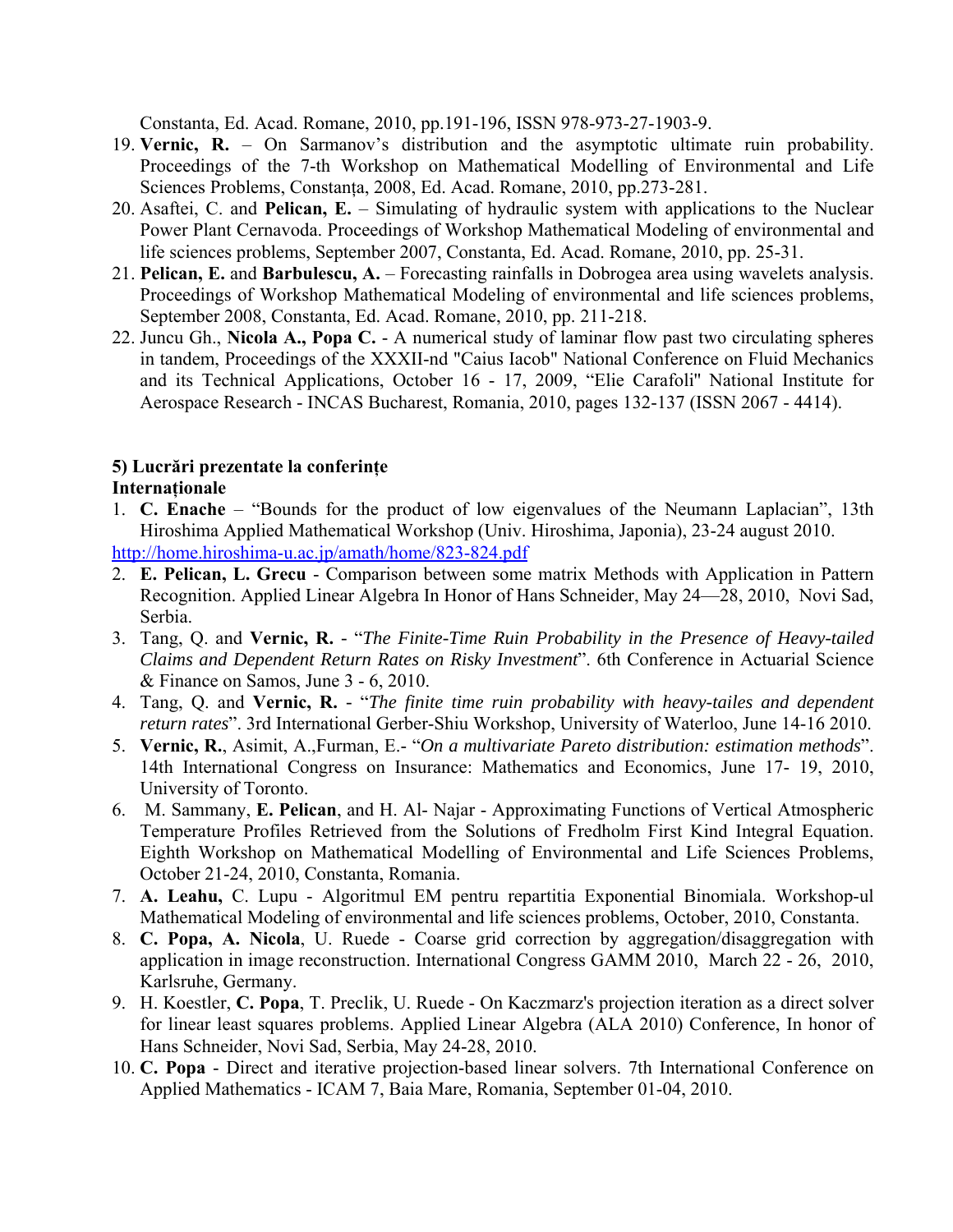- 11. **Chelai, O.** A Hierarchical Architecture for Control Systems. The 6th International Conference: Dynamical Systems and Applications-2010, Antalya–Turkey, July 10-14, 2010.
- 12. **D. Ibadula** Isomorphic Forms and Their Igusa Local Zeta Function. Sixth Meeting for Young Mathematicians in Segovia: Zeta functions and exponential sums, Gorenstein and curve singularities, Segovia, Spain, February 2010.
- 13. **D. Ibadula** The explicit forms of the Igusa local zeta functions of certain plane curves. Conferinta internationala "Configuration Spaces: Geometry, Combinatorics and Topology", Centro di Ricerca Matematica Ennio di Giorgi, Pisa, Italy, May-June 2010; [http://www.crm.sns.it/event/121/](https://mail.univ-ovidius.ro/OWA/redir.aspx?C=672bacb894064c3cbe3521d81795ddfd&URL=http%3a%2f%2fwww.crm.sns.it%2fevent%2f121%2f)
- 14. **D. Ibadula** On the structure of a certain space and it's applications to the theory of Igusa local zeta functions. Conferinta "p-adic Langlands Program", Institute for Advanced Study and Princeton University, Princeton, USA, May 2010. [http://www.math.ias.edu/schedule](https://mail.univ-ovidius.ro/OWA/redir.aspx?C=672bacb894064c3cbe3521d81795ddfd&URL=http%3a%2f%2fwww.math.ias.edu%2fschedule)
- 15. **A. Olteanu** "A class of normally torsion-free ideals", International school in computational commutative algebra and algebraic geometry, Messina, Italia: 18-23 Octombrie 2010.
- 16. **A**. **Alexandrescu** "The Automate Generation of the Database Starting from a Conceptual Model", 2nd International Conference "Science and Technology in the Context of Sustainable Development", Ploiesti , Noiembrie 4 – 5, 2010.

# **Naţionale**

- 1. **Ene, V.** "Groebner bases of toric ideals". A 18-a Scoala Nationala de Algebra, Bucuresti, 20-25 sept. 2010.
- 2. **D. Ibadula** An improved result for the real poles of the Igusa local zeta functions for curves. The 18th National School on Algebra, Combinatorics in Commutative Algebra, "Simion Stoilow" Institute of Mathematics of the Romanian Academy, Bucharest, September 2010;
- 3. **D. Ibadula** An improved result for the real poles of the Igusa local zeta functions for curves. Special Session on Commutative Algebra, "Ovidius University", Constanta, Romania, September 2010.
- 4. **Vernic, R.** *-* "*On estimating the parameters of a bivariate Pareto distribution by the EM algorithm*". A 13-a Conferinţa SPSR, 16 aprilie, UTCB, Bucureşti 2010.
- 5. **Vernic, R.** *-* "*Portfolio Optimization in the Presence of Pareto-like Claims and Dependent Return Rates on Investment*". Romanian-American Workshop "Applications in Statistics", May 13, 2010, ISMMA, Bucharest.
- 6. **A. Olteanu** "A class of normally torsion-free monomial ideals", A 18-a Scoala Nationala de Algebra, Bucuresti, 20-25 sept. 2010.

# **6) Cărţi**

# **În edituri internaţionale**

1. **A. Bărbulescu**, C. Maftei, **E. Băutu** - Modeling the hydro-meteorological time series. Applications to Dobrudja region, 2010, Lambert Academic Publishing GmbH & Co. KG, Germany, 2010, ISBN 978 – 3 – 8433 – 6578 – 9. 136 pg.

2. **A. Bărbulescu -** Editor asociat: Mathematical Methods, Computational Techniques, Intelligent Systems, WSEAS Press, 2010, ISSN: 1790-2769 152, ISBN: 978-960-474-188-5.

3. **A. Olteanu** - Classes of monomial ideals: Algebraic and homological invariants, Lambert Academic Publishing, Germany, 2010, ISBN 978-3-8383-5563-4.

# **În edituri naţionale**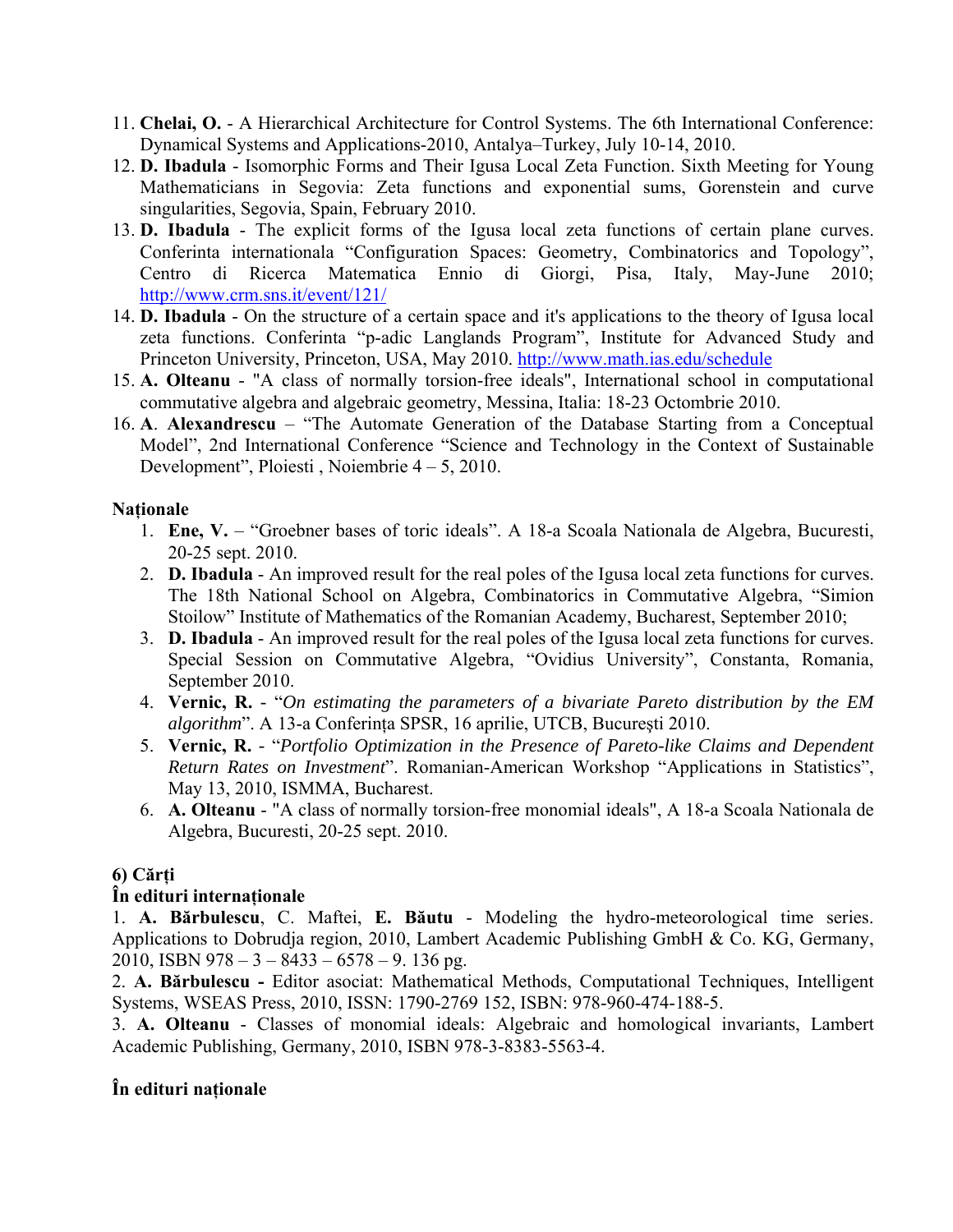1. **C. Flaut-** Algebră liniară, geometrie analitică şi diferenţială-Caiet de Studiu Individual, Ovidius Universty Press, 2010, 120 pag.

2. Serbanati L. D., **Bogdan C. M.** - Programare orientată spre obiecte cu exemplificări în limbajul Java, volumul I, Editura Politehnica Press, ISBN 978-606-515-109-3, 2010, 249 pag.

3. **Bogdan C. M.**, Serbanati L. D. - Programare orientată spre obiecte cu exemplificări în limbajul Java, volumul II, Editura Politehnica Press, ISBN 978-606-515-109-3, 2010, 363 pag.

4. **Sburlan D.** - Membrane Computing Insights. Permitting and Forbidding Contexts. Ovidius University Press, 2010, 204p.

## **Capitole din cărţi**

1. **Bogdan C.**, Serbanati L.D. - "Concern-Oriented and Ontology Based Analysis of Information Systems", "Information Systems: People, Organizations, Institutions, and Technologies" book, The Italian Association for Information Systems, A. D'Atri and D. Saccà Eds., XX, 416 p. 59 illus., Hardcover ISBN: 978-3-7908-2149-9, Physica-Verlag HD, 2010, pag. 245-253, URL: http://www.springer.com/business+%26+management/business+information+systems/book/978-3- 7908-2147-5;<http://www.springerlink.com/content/p032114hu84605g0>

2. R. Ceterchi, **D. Sburlan** - Membrane Computing and Computer Science, Chapter 22, The Oxford Handbook of Membrane Computing, Oxford University Press, 2010.

3. M. Cavaliere, **D. Sburlan** - Other Developments, Chapter 23.2 in The Oxford Handbook of Membrane Computing, Oxford University Press, 2010.

## **7) Alte lucrări**

1. **L. Homentcovshi, D. Savin** - A IV-a editie a Concursului Facultatii de Matematica si Informatica a Universitatii Ovidius din Constanta. Gazeta Matematica B, nr.1/2010, p.17-23.

### **8) Prelegeri prezentate în străinătate**

1. **C. Enache** – "Some fully nonlinear elliptic boundary value problems with ellipsoidal free boundaries", Seminarul Stiintific al Grupo de Fisica Matematica (Univ. Lisabona, Portugalia), 19 noiembrie 2010. <http://gfm.cii.fc.ul.pt/events/seminars/20101119-enache/>

2. **D. Ibadula** - Which real candidate poles of expected order one of the Igusa local zeta function for curves are poles? Séminaire d'algèbre, topologie et géométrie, Université de Nice- Sophia Antipolis, October 2010, Nice, Franta.

### **Visiting professor**,

**C. Popa** - March 13 - 21, 2010, at Heidelberg Collaboratory for Image Processing (HCI), Image and Pattern Analysis Group, IWR of University of Heidelberg, Germany;

**C. Popa** - November 25.10 - 05.11, 2010, at Institut fur Informatik 10 (Systemsimulation), Friedrich-Alexander-Universitaet Erlangen-Nurnberg, Germany;

### **9) Granturi si burse postdoctorat noi**

**1. A. Olteanu –** "Aspecte omologice si combinatoriale in studiul idealelor monomiale". CNCSIS PN-II-RU PD nr. 23/06.08.2010, cod 305; valoarea totala a contractului: 124114 lei; valoarea pe 2010: 29554 lei. Durata grant: 1.08.2010-31.07.2012.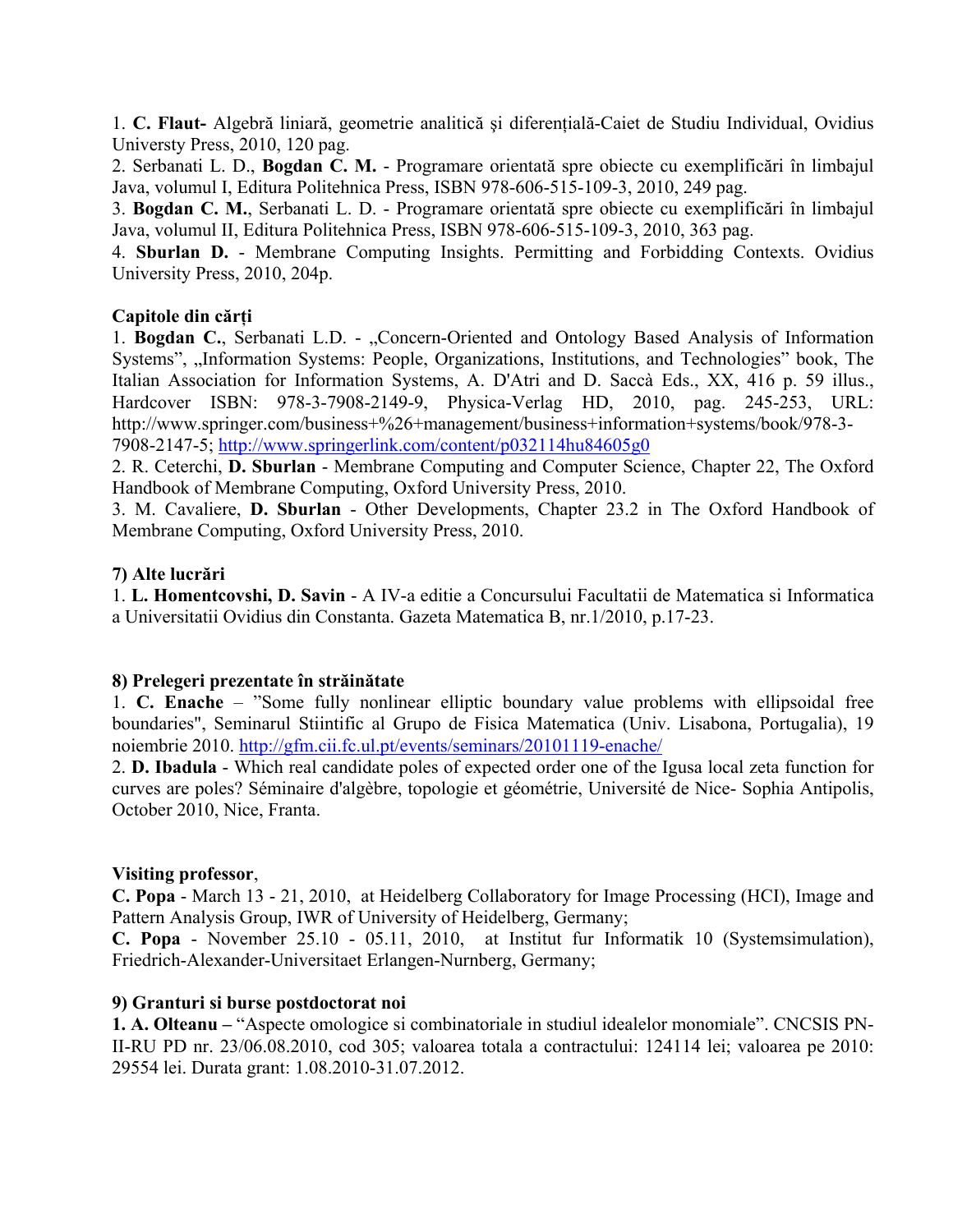**2. A. Olteanu –** "Metode combinatoriale si omologice in algebra comutativa"; in cadrul proiectului de Programe Postdoctorale din fonduri europene la Universitatea Ovidius "Program postdoctoral pentru formare cercetători în ştiinţe"; Contract POSDRU 89/1.5/S/58852.

3. **C. Enache** - tipul: Program postdoctoral pentru formare cercetatori in stiinte; codul: POSDRU 89/1.5/S/58852; titlul: Noi contributii in geometria spectrala a ecuatiilor fizicii matematice. Inegalitati isoperimetrice. Durata: 30 luni (oct. 2010 - apr. 2013) Suma totala / Suma pe 2010:  $\sim$  max. 32000Euro / 3000euro.

4. **C. Costara** - tip: Resurse Umane - Proiect de cercetare postdoctorala ; cod: PD 300; nr. 24/6.08.2010; titlu: Probleme de conservare de tip spectral in teoria algebrelor Banach; valoare totala: 300000 RON; 2010 - 62500 RON; 2011 - 150000 RON; 2012 - 87500 RON.

5. **D. Ibadula** - "Cercetarea ştiinţifică economică, suport al bunăstării şi dezvoltării umane în context european"- Program postdoctoral pentru formare cercetatori in stiinte, in cadrul proiectului de Programe Postdoctorale din fonduri europene la Institutul de matematica "Simion Stoilow" al Academiei Romane; codul: POSDRU/89/1.5/S/62988; titlul: "Probleme actuale in studiul functiilor zeta Igusa locala si al modelelor p-adice din economie si finante"; Durata: 24 luni (1 dec.2010 - 30 noibr 2012) http://www.imar.ro/~purice/Inst/2010/INCE-Mat.html

## **Granturi de mobilitate, participare la conferinte etc.**

6. **D. Ibadula** - Erasmus Mobilty Grant (2010), European Comision, "Ovidius" University Constanta in partnership with Université de Nice- Sophia Antipolis.

7. **D. Ibadula** - Grant of Centro di Ricerca Matematica Ennio di Giorgi, Pisa, Itlay, Configuration Spaces: Geometry, Combinatorics and Topology, May-June 2010.

8. **D. Ibadula** - Grant of Institute for Advanced Study and Princeton University, p-adic Langlands Program, Princeton, USA, May 2010.

9. **D. Ibadula** - Junta de Castilla y Leon, Programa de actividad investigadora I2Singacom, Grant of Universidad de Valladolid, SINGACOM research group, YMIS10, Segovia, Spain, February 2010.

10. **C. Flaut**- International School and Conference on Operads and Universal Algebra, June 28 - July 9, 2010, Chern Institute of Mathematic, Nankai University, Tianjin, China.

11. **D. Savin** - Workshop on Computational Number Theory and Arithmetic Geometry, May 17-21, 2010, Leuven, Belgium (grant total).

12. **D. Savin** - The Fifth RISC/ SCIENCE Training School in Symbolic Computation, June 28 – July 9, 2010, Hagenberg, Austria (grant total).

13. **D. Savin** - Regulators III, July 12-22, 2010, Barcelona (grant partial).

14. **D. Savin** - Research CIMPA school on Number Theory and Algorithms, November 15-26, 2010, Bamako, Mali (grant partial).

### **Granturi în desfăşurare**

1. **A. Barbulescu** - Grant PN II IDEI 262, 2007 - 2010 – Modelarea matematică a precipitaţiilor din Dobrogea – 378637 lei – director.

2. **C. Enache** - Tipul: Proiecte de cercetare pentru stimularea revenirii in tara a cercetatorilor, Codul: PN-II-RP-RU Nr. 4/3.11.2008; titlul: Inegalitati isoperimetrice pentru probleme de valori proprii in fizica matematica; durata: noi. 2008 - noi 2010; Suma totala/ Suma pe 2010: 510000RON / 142500RON.